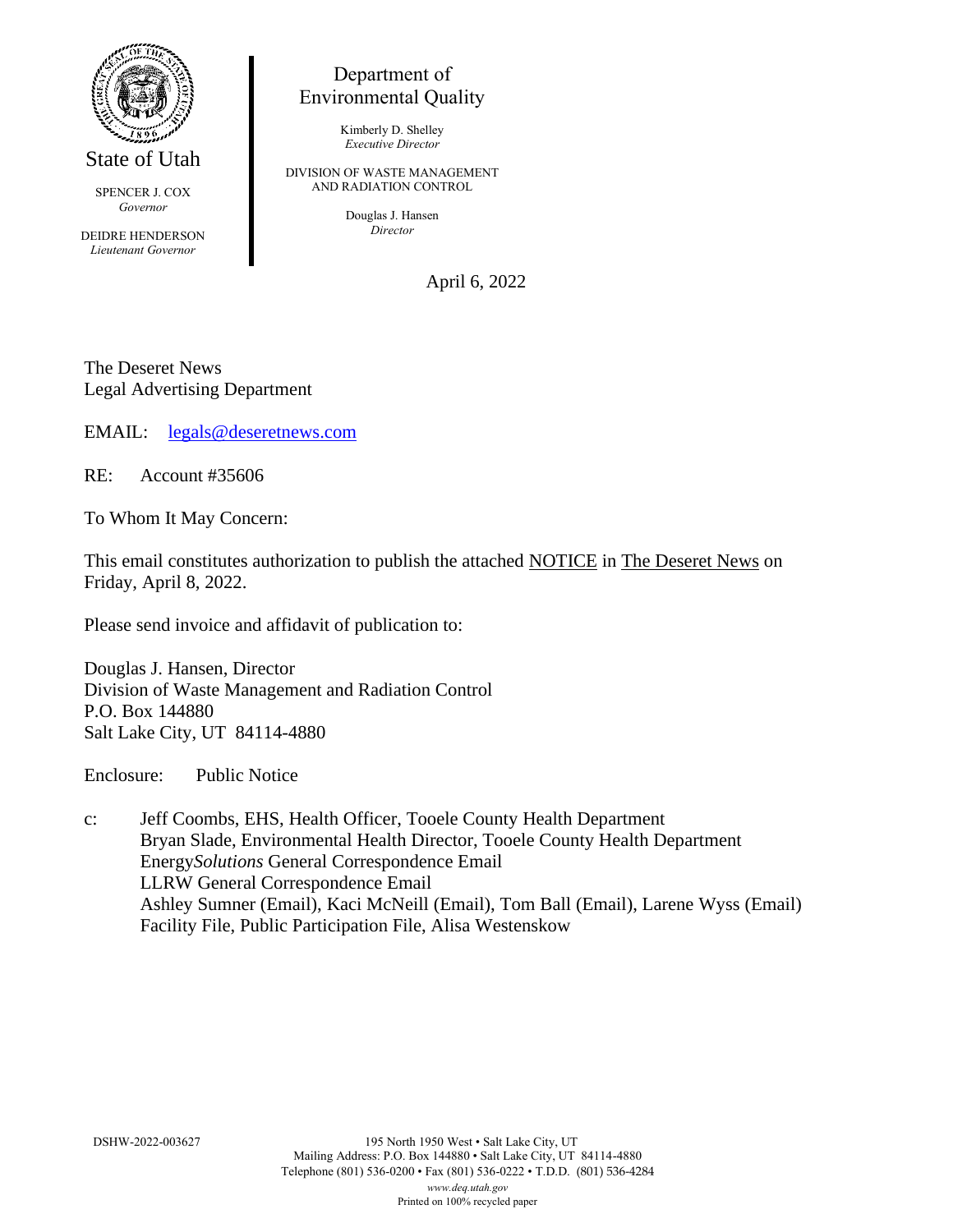

State of Utah

SPENCER J. COX *Governor*

DEIDRE HENDERSON *Lieutenant Governor*

## Department of Environmental Quality

Kimberly D. Shelley *Executive Director*

DIVISION OF WASTE MANAGEMENT AND RADIATION CONTROL

> Douglas J. Hansen *Director*

> > April 6, 2022

The Salt Lake Tribune Legal Advertising Department

EMAIL: [legals@sltrib.com](mailto:legals@sltrib.com)

RE: Account #SLT0010250

To Whom It May Concern:

This email constitutes authorization to publish the attached NOTICE in the Salt Lake Tribune on Sunday, April 10, 2022.

Please send invoice and affidavit of publication to:

Douglas J. Hansen, Director Division of Waste Management and Radiation Control P.O. Box 144880 Salt Lake City, UT 84114-4880

Enclosure: Public Notice

c: Jeff Coombs, EHS, Health Officer, Tooele County Health Department Bryan Slade, Environmental Health Director, Tooele County Health Department Energy*Solutions* General Correspondence Email LLRW General Correspondence Email Ashley Sumner (Email), Kaci McNeill (Email), Tom Ball (Email), Larene Wyss (Email) Facility File, Public Participation File, Alisa Westenskow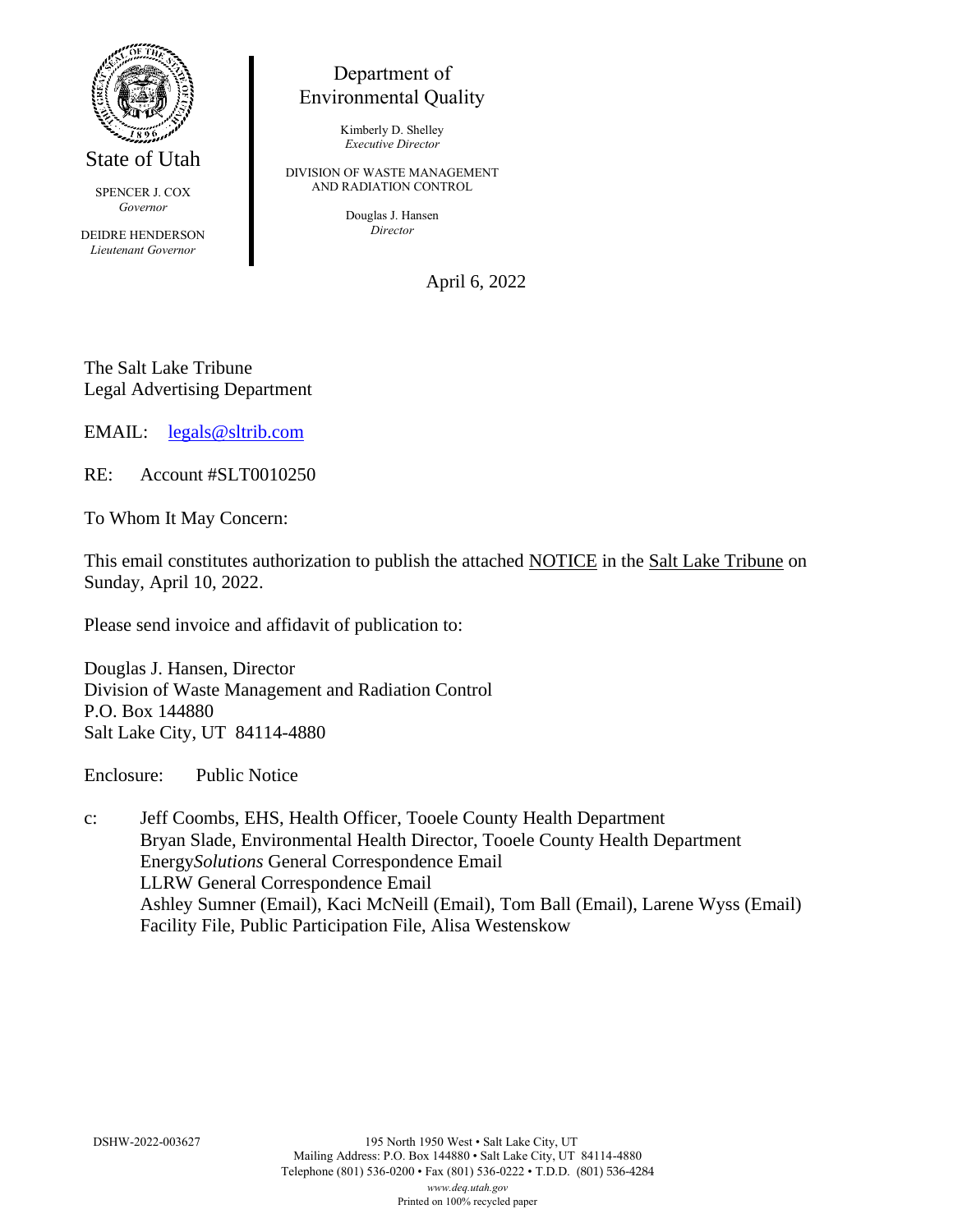

State of Utah

SPENCER J. COX *Governor*

DEIDRE HENDERSON *Lieutenant Governor*

## Department of Environmental Quality

Kimberly D. Shelley *Executive Director*

DIVISION OF WASTE MANAGEMENT AND RADIATION CONTROL

> Douglas J. Hansen *Director*

> > April 6, 2022

Tooele Transcript Bulletin Legal Advertising Department

EMAIL: [tbp@tooeletranscript.com](mailto:tbp@tooeletranscript.com)

RE: Account #02100050

To Whom It May Concern:

This email constitutes authorization to publish the attached NOTICE in the Tooele Transcript Bulletin on Wednesday, April 13, 2022.

Please send invoice and affidavit of publication to:

Douglas J. Hansen, Director Division of Waste Management and Radiation Control P.O. Box 144880 Salt Lake City, UT 84114-4880

Enclosure: Public Notice

c: Jeff Coombs, EHS, Health Officer, Tooele County Health Department Bryan Slade, Environmental Health Director, Tooele County Health Department Energy*Solutions* General Correspondence Email LLRW General Correspondence Email Ashley Sumner (Email), Kaci McNeill (Email), Tom Ball (Email), Larene Wyss (Email) Facility File, Public Participation File, Alisa Westenskow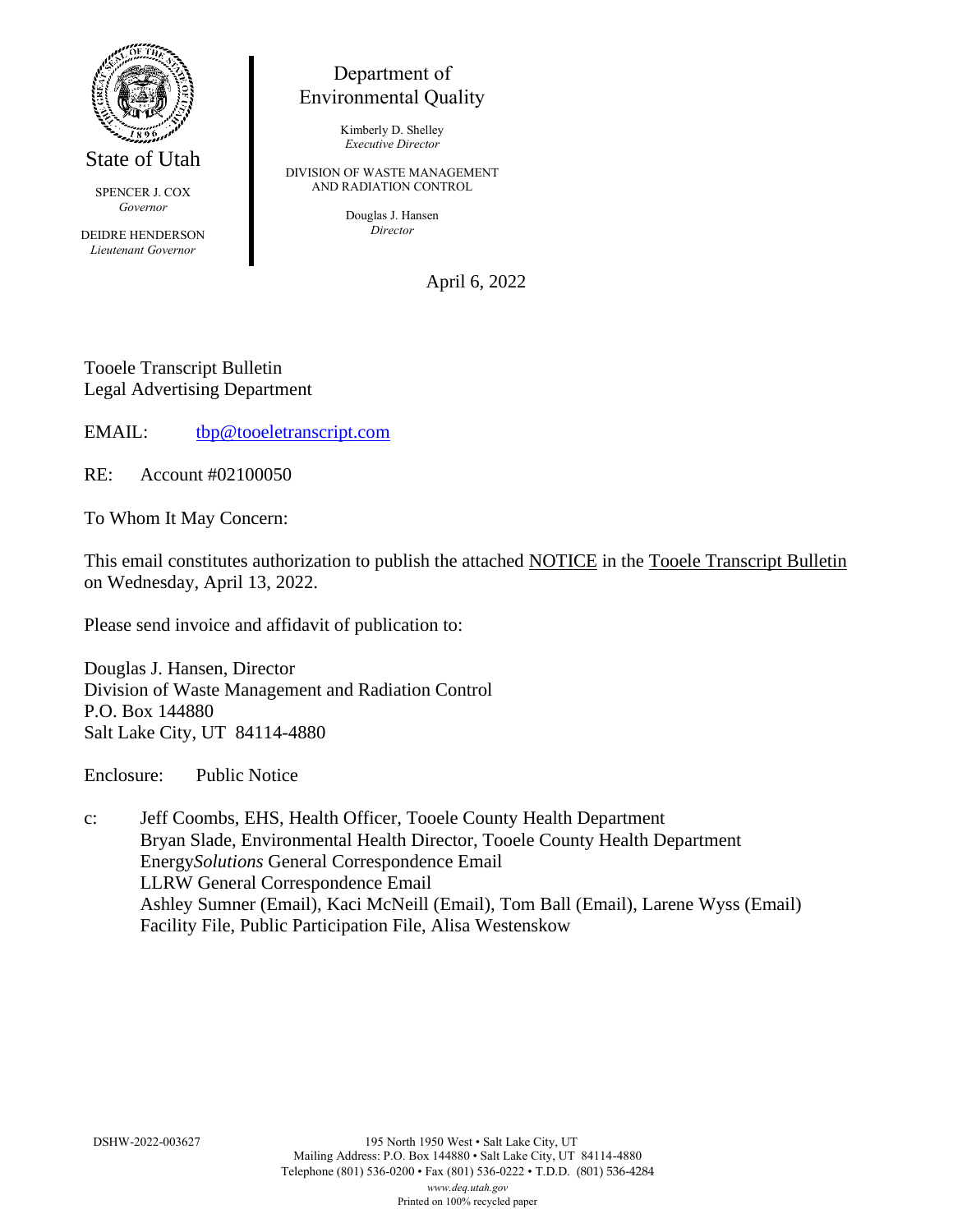Utah Department of Environmental Quality Division of Waste Management and Radiation Control NOTICE OF PUBLIC COMMENT ON Energy*Solutions* LLC Mixed Waste Facility

## **Treatment Variance Request for a Site-Specific Treatment Variance for Cemented Uranium Extraction Process Residues**

Energy*Solutions* requests approval to receive an exemption from the treatment standards described in Utah Administrative Code (UAC) R315-40(a)(2) for uranium extraction process residuals encased in cement that retain hazardous waste codes D004 (arsenic); D005 (barium); D006 (cadmium); D007 (chromium) D008 (Lead); D010 (Selenium); D011 (Silver); D030 (2,4-dinitrotolunene); D032 (hexachlorobenzene); D033 (hexachlorobutadiene) and F001, F002, and F005 (spent solvents) for macroencapsulation. All other required treatment standards associated with the waste will be met prior to disposal.

This variance is being requested for approximately 1,500 cubic feet of cemented uranium extraction process residuals as part of uranium recovery processes at the generator's facility. The residual waste from each of these processes is collected in small cans ( $\sim$  2  $\frac{1}{2}$  gallons each) and stored at the generator's facility. The process residuals within the cans have been characterized through a random sampling and analysis process. At the beginning of this campaign, approximately 2,000 cans of process residues were collected and stored by the generator. The process is ongoing and additional cans are being generated every year. Further, due to safety concerns, some of the cans are being split prior to the repackaging process described below; thereby generating more total material for disposal.

F-listed solvent codes within this waste are derived from rags that are burned in a furnace in order to recover the uranium present within them. None of the F-listed constituents were present above their respective treatment standard concentrations within the random characterization samples of the process residues. The random characterization samples were also analyzed for metals using the Toxicity Characteristic Leaching Procedure (TCLP). These samples detected elevated concentrations of barium (up to 6,740 mg/L TCLP), cadmium (up to 16.4 mg/L TCLP), chromium (up to 15.2 mg/L TCLP), and lead (up to 10.5 mg/L TCLP). Based on these elevated metal concentrations, the characteristic waste codes D005, D006, D007, and D008 were applied to the process residues. Slightly elevated concentrations of arsenic (D004), selenium (D010), silver (D011), 2,4-dinitrotoluene (D030), hexachlorobenzene (D032) and hexachlorobutadiene (D033) were also detected in separate analyses. The residue may potentially contain these codes also.

The uranium content within the process residues is enriched. From a health and safety standpoint, the enrichment makes the waste more hazardous to employees managing the waste. Further, the enriched material has increased security concerns and must be managed appropriately. To ensure the enriched uranium concentration limits required for worker safety, security, and transportation of this waste are met, appropriate packaging procedures were created and are currently being utilized at the generator's facility. These packaging procedures include repackaging the cans into 16-gallon drums and filling the void spaces with cement; formal treatment for the elevated metals concentrations is not performed during this process. The generator has assessed other options, including treatment for the hazardous constituents; however, additional processing introduced unacceptable hazards from a health and safety and security viewpoint. Additionally, the waste within the cans is inherently safe from a criticality aspect and the generator concluded that it is unwise to perform extra processing that could potentially change this aspect. Furthermore, encasing enriched uranium within concrete is the preferred method of stabilization as recommended by the Nuclear Regulatory Commission (NRC). The waste material packaged in these 16 gallon monolithic forms is inherently safe and is the form that will be shipped and received at the EnergySolutions Clive facility. The characteristic hazardous waste codes associated with the process